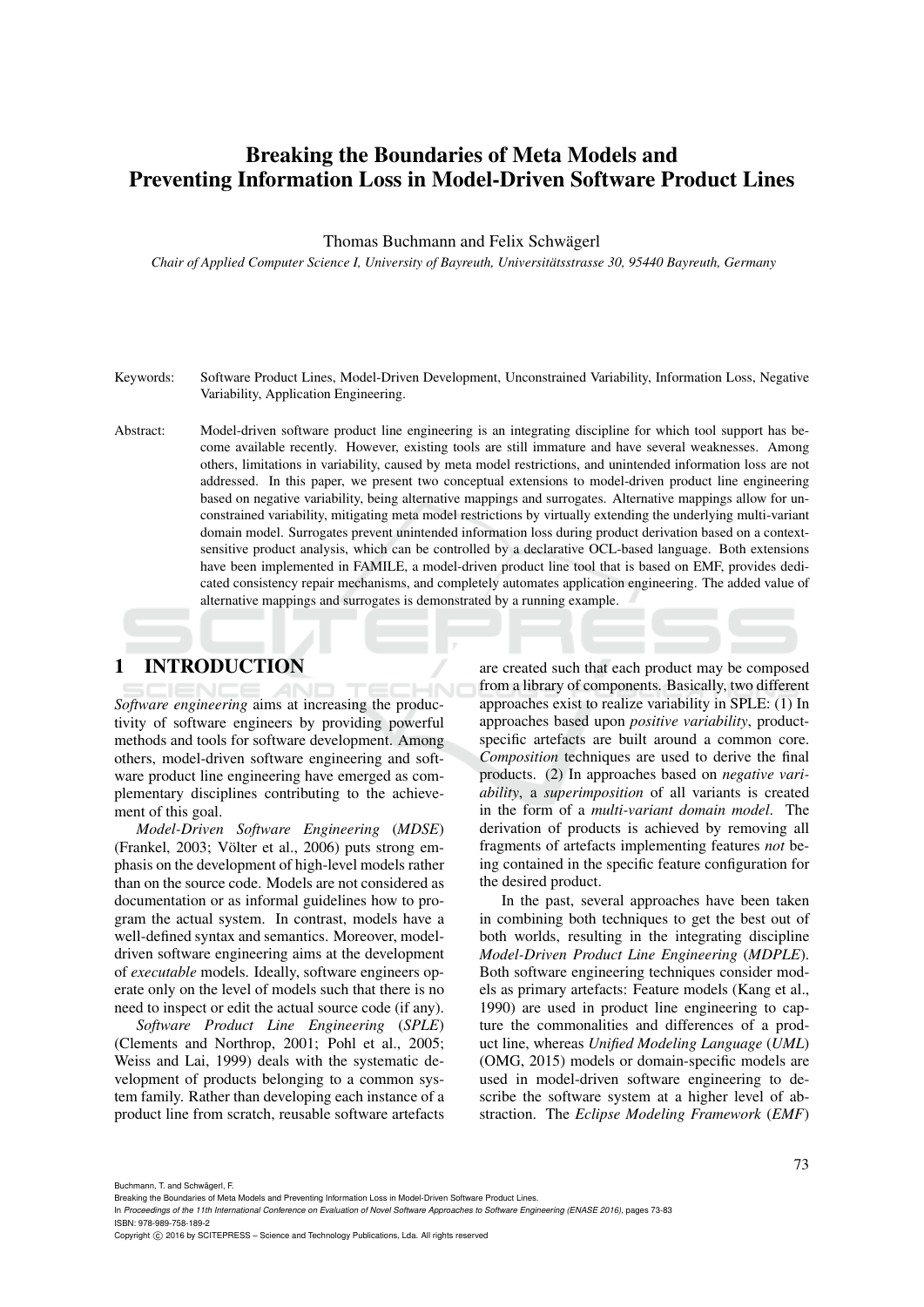(Steinberg et al., 2009) has been established as an extensible platform for the development of MDSE applications. It is based on the Ecore meta model which is compatible with the OMG *Meta Object Facility* (*MOF*) specification (OMG, 2011).

In this paper, we address two issues which have been neglected so far in MDPLE research, being *limitations in variability* and *unintended information loss*. We have identified these problems (among others) from a large case study (Buchmann et al., 2012) which had been performed using our old tool chain for model-driven product line engineering (Buchmann and Westfechtel, 2014). Furthermore, a comparison of tools available in literature has been taken into account (see Related Work in Section 5). To overcome the identified issues, we provide the contributions *alternative mappings* and *surrogates*, which have been implemented as extensions to the MDPLE tool FAMILE (Buchmann and Schwägerl, 2012a; Buchmann and Schwägerl, 2012b; Buchmann and Schwägerl, 2015a). The addressed issues and the presented solutions are summarized below.

- Issue: *Limitations in Variability*. Since approaches which rely on negative variability use a multivariant domain model, the respective meta model is a limiting factor for variability. In particular, single-valued structural features can only hold one value, e.g., a UML class may only have one name. Furthermore, each model element may have exactly one container.
- Contribution: *Alternative Mappings*. The concept of alternative mappings allows for variability in values of single-valued features of domain model elements (e.g. UML class names). This is realized by virtual extensions to the multi-variant domain model, which are physically located in the *mapping model*.
- Issue: *Unintended Information Loss*. When products are derived from the multi-variant domain model, context-sensitive information that is stored within cross-references, e.g. a transitive inheritance relationship, may get lost; state-ofthe-art tools only take context-free information into account when deriving products.
- Contribution: *Surrogates*. Unintended information loss is addressed by means of surrogate rules, which can be defined in a declarative way using the OCL-based language SDIRL. During product derivation, these rules are interpreted; to prevent information loss, reference targets are replaced by appropriate substitutes.

The paper is structured as follows: In Section 2, we align the MDPLE tool FAMILE with existing



Figure 1: Model-driven product line engineering process as supported with FAMILE.

SPLE development processes. Section 3 describes FAMILE in general, before the new contributions are explained in detail in Section 4. Section 5 discusses related work, before the paper is concluded.

# 2 MODEL-DRIVEN PRODUCT LINE ENGINEERING

The contributions presented in this paper are embedded into a *model-driven product line engineering process* as shown in Figure 1. Typically, product line engineering distinguishes between *domain* and *application engineering* (Clements and Northrop, 2001; Pohl et al., 2005). *Domain engineering* is dedicated to analyzing the domain and capturing the results in a model which describes commonalities and differences thereof. Furthermore, an implementation – the so called *platform* – is provided at the end of domain engineering. The platform is then used during *application engineering* to derive application specific products, i.e., instances of the product line.

In our approach, domain and application engineering differ from each other also with respect to required processes: Domain engineering requires a fullfledged *development process*, while application engineering is reduced to a simple *configuration process*, which is realized in a preferably automated way. The activities belonging to the entire engineering process are described below:

*1. Analyze Domain*. A *feature model* describing mandatory, optional and alternative features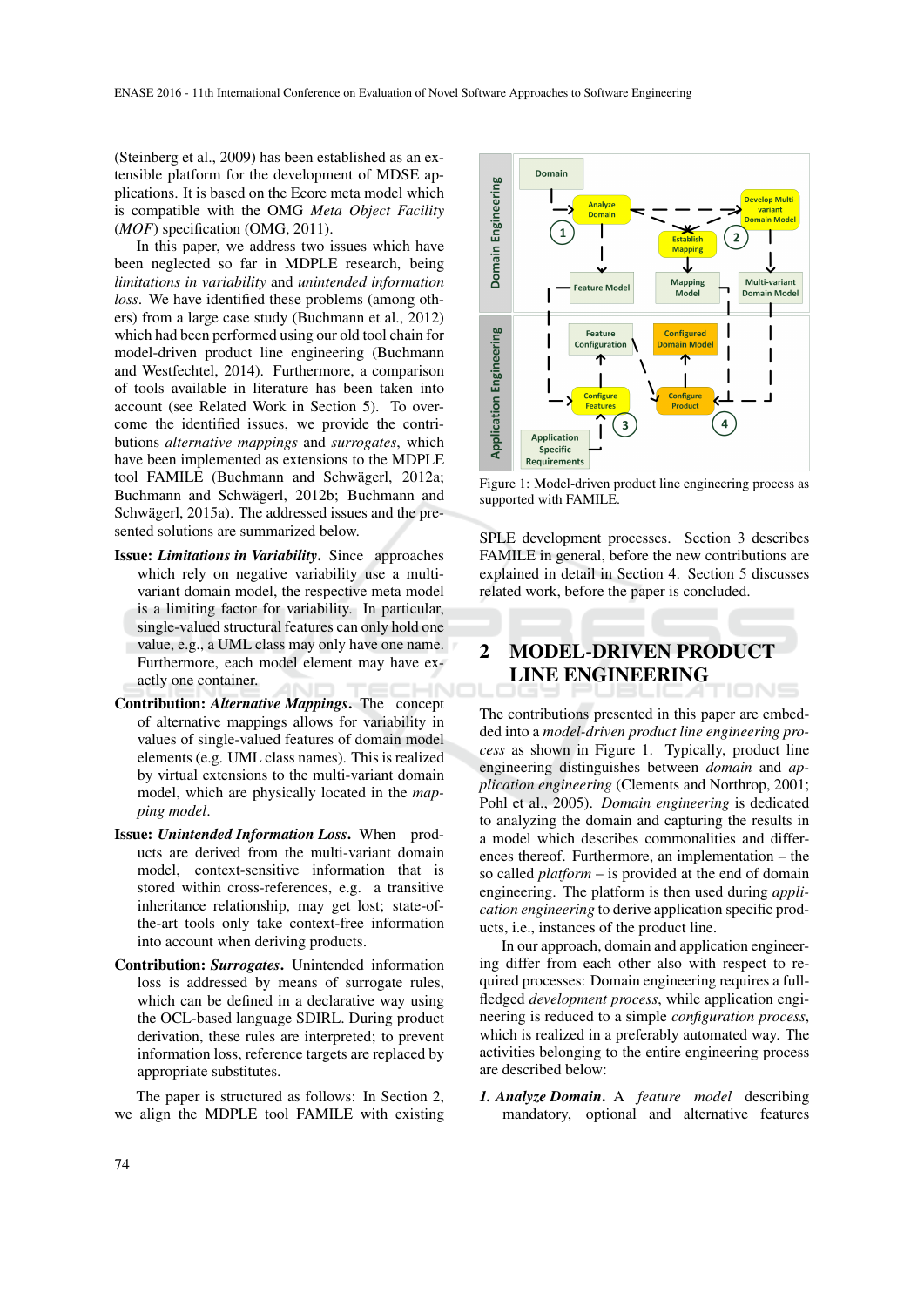within the product line captures the result of the domain analysis. Typically, *Feature-Oriented Domain Analysis* (*FODA*) (Kang et al., 1990) or one of its descendants – like FORM (Kang et al., 1998) – is used to analyze the domain.

- *2. Develop Configurable Domain Model*.Afterwards, a *multi-variant domain model* is developed, which realizes all features determined in the previous step. A link (*mapping model*) between the feature model and the domain model is established, e.g., by annotating model elements with *feature expressions*.
- *3. Configure Features*. In order to build a specific system with the reusable assets provided by the product line, features of the feature model have to be selected. The selected features constitute a *feature configuration*, describing the characteristics of the product configuration to be derived.
- *4. Configure Domain Model*. According to the selection of features made in the previous step, the domain model is configured automatically. This is done by selecting all domain model elements which are not excluded by feature expressions evaluating to false. The result of this step is an application-specific *configured domain model*.

Please note that the activity *Develop Multi-variant Domain Model* comprises the phases *Domain Requirements Engineering*, *Domain Design*, *Domain Implementation* and *Domain Testing*, as described in the product line process proposed by Pohl et al. (Pohl et al., 2005). In a model-driven software engineering process, the corresponding artefacts produces by these subprocesses are represented as models. FAMILE is able to handle the respective models as long as their meta models are based upon Ecore.

# 3 THE TOOL FAMILE

Before we give detailed descriptions of the new concepts *alternative mappings* and *surrogates*, let us briefly provide a short description of our tool *FAMILE* by detailing its architecture and existing consistency mechanisms. More comprehensive tool descriptions can be found in (Buchmann and Schwägerl, 2012a; Buchmann and Schwägerl, 2012b; Buchmann and Schwägerl, 2015a).

## 3.1 Architecture

*FAMILE (Features and Models in Lucid Evolution)* is an EMF-based MDPLE tool chain that offers capabilities to capture commonalities and variabilities of

a software family using feature models and to map features to elements of arbitrary EMF-based domain models, which contain the realization of those features. FAMILE has been developed itself in a modeldriven way, being based on several meta models. The feature meta model describes the structure of feature model and feature configurations, respectively, and F2DMM (*Feature to Domain Mapping Model*) is the meta model for mappings between features and realization artefacts (elements of the multi-variant domain model).

Figure 2 shows the (meta) models involved in our tool chain. A *feature model* (Batory, 2005) consists of a tree of features. A non-leaf feature may be decomposed in two ways. In the case of an AND decomposition, all of its child features have to be selected when the parent is selected. In contrast, for an OR decomposition exactly one child has to be selected. In addition, our feature modeling tool complies with *cardinality-based feature modeling* (Czarnecki et al., 2005). *EMF Validation* is used to check corresponding feature configurations against pre-defined consistency constraints (Heidenreich, 2009).

FAMILE's core component is an editor for *mapping models* (F2DMM), which is used to interconnect the feature model and the Ecore-based domain model. To this end, a mapping model consists of a tree of three different kinds of mappings, which are created by the tool transparently to reflect the tree structure of the mapped domain model:

- Object Mappings refer to an existing EObject from the multi-variant domain model and reflect its tree structure using the *Composite* design pattern (Gamma et al., 1994).
- Attribute Mappings refer to the string representation of a concrete value of an attribute of a mapped object.
- Cross-reference Mappings represent the applied occurrence of an object that is already mapped by an object mapping.

The connection between domain and feature model is realized by feature expressions specified with FAMILE's *Feature Expression Language (FEL)*. A feature expression may be assigned to each kind of mapping and consists of a propositional logical expression on the variables defined in the feature model.

Once a valid feature configuration is provided, FAMILE may be used to derive the configured domain model by filtering all domain model elements decorated with feature expressions evaluating to false. During product derivation, *repair actions* are applied to ensure well-formedness (Buchmann and Schwägerl, 2012a). To this end, *context-free* consis-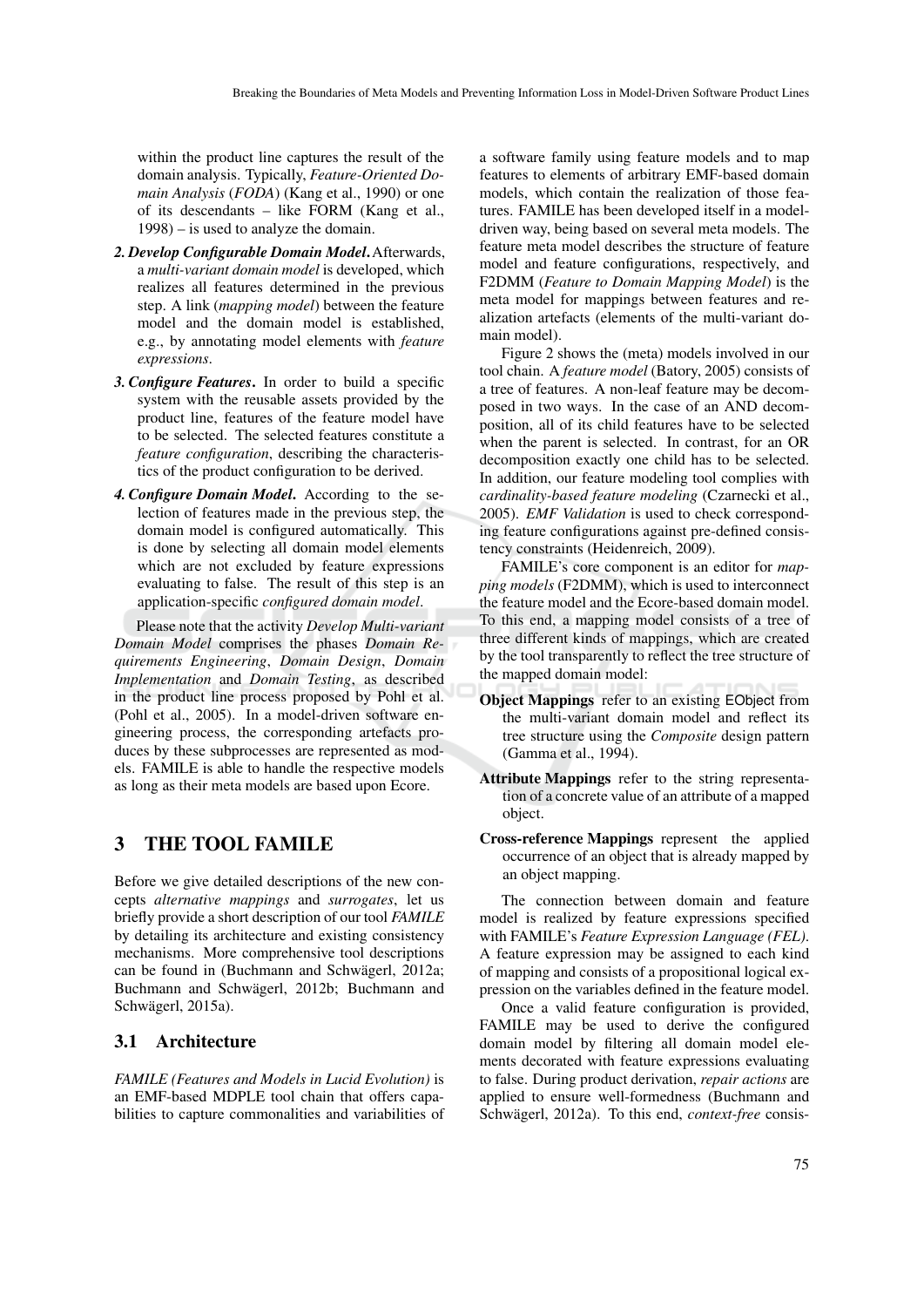

Figure 2: Architectural overview of FAMILE.



Figure 3: Possible selection states for F2DMM mappings and their graphical representation.

tency constraints are automatically derived from the used domain meta model. Furthermore, the SPL engineer may specify *context-sensitive* constraints using the textual language *SDIRL (Structural Dependency Identification and Repair Language)*.

### 3.2 Selection States

The evaluation of a feature expression with respect to a given feature configuration results in a *selection state*. Thus, selection states determine the presence of a mapped object, cross-reference, or attribute value in the product described by a specific feature configuration. They may also indicate that automatic repair actions have been applied to ensure well-formedness or that a *surrogate* rule has been applied to prevent information loss (see Sections 3.3 and 4.1). Figure 3 depicts all eight selection states that may be assigned to a mapping in F2DMM.

Four selection states immediately result from evaluating a mapping's assigned feature expression: *active* and *inactive* denote that it evaluates to a positive or negative value, *corrupted* means that there are syntax errors in the expression. The state *incomplete* arises in case a mapping has no feature expression assigned or as long as no feature configuration has been loaded. The four remaining selection states are motivated and explained below.

## 3.3 Propagation Strategies

When applying a feature configuration to the mapping model and calculating the respective selection states, selection states contradicting context-free or contextsensitive consistency constraints in the respective domain meta model may arise. A so called *dependency conflict* is present if a mapped element is active while a dependent element, e.g., its container, is inactive.

*Propagation strategies* have been introduced as an automatic consistency repair mechanism to resolve dependency conflicts (Buchmann and Schwägerl, 2012a). The SPL engineer may choose among two pre-defined strategies, being *forward* and *reverse* propagation. The application of propagation strategies may lead to two new selection states: Either, an *inactive* mapping can be artificially made positive, i.e. *enforced*, or an *active* mapping can be artificially made negative, i.e. *suppressed*. In order to indicate the application of a propagation strategy to the user, different symbols (empty circles instead of filled circles) are used for their representation (cf. Figure 3).

# 4 EXTENSIONS CONTRIBUTED TO FAMILE

In this section, the core contributions of this paper, *surrogates* and *alternative mappings* are explained. After motivating the respective issues, the general solutions are presented and then demonstrated by examples referring to the domain of *Home Automation Systems (HAS)*, a prominent example in SPL literature, e.g., (Pohl et al., 2005). HAS provide a communication and controlling platform for home devices such as ovens, shutters, etc. Depending on the customers'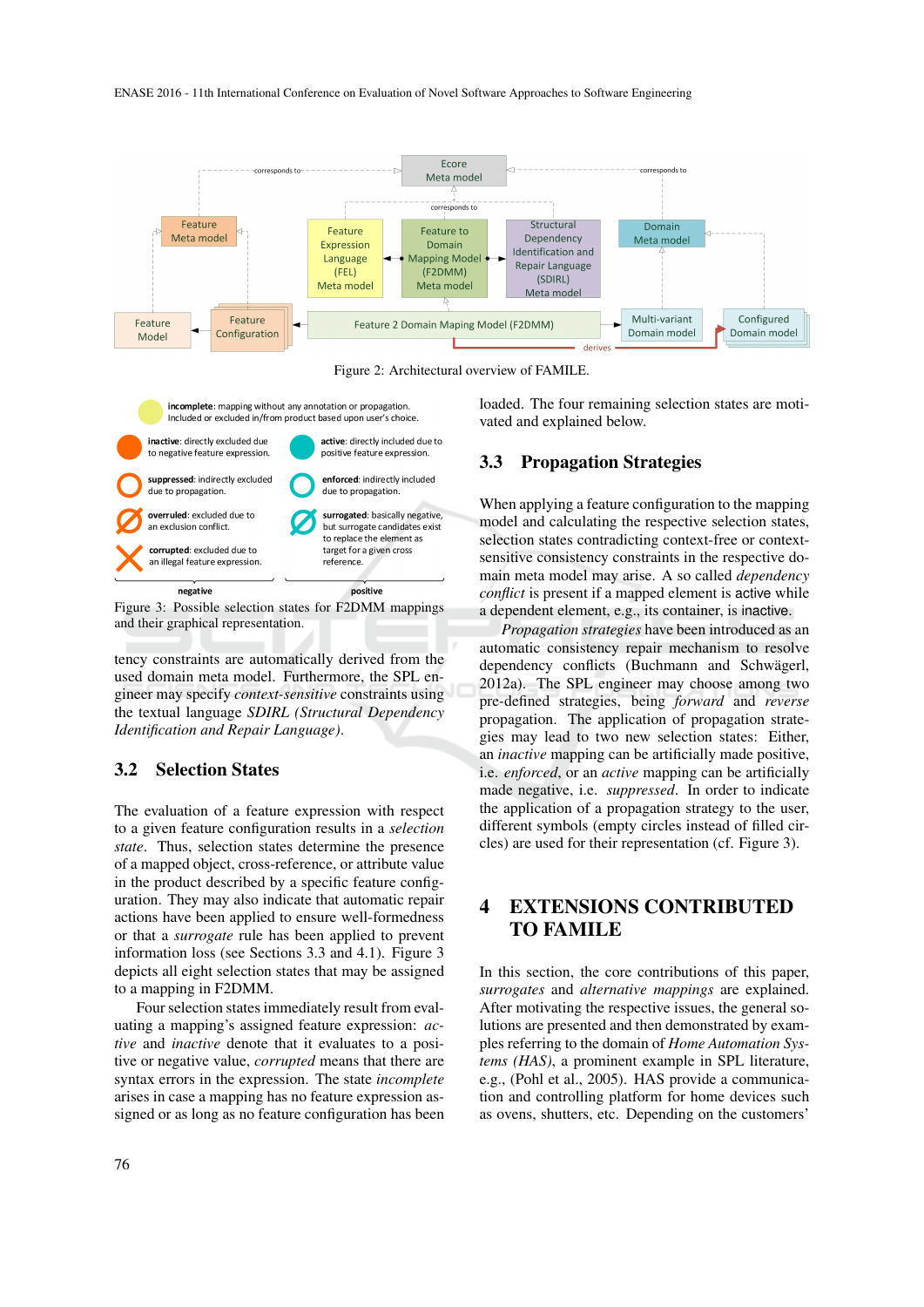} }

hardware specifications and the desired degree of automation, a variety of products may be derived from the product line.

### 4.1 Surrogates

The derivation of configured domain models in approaches based on negative variability consists in filtering of elements being mapped to a feature expression that evaluates to a negative selection state. Filtering cross-references, however, may result in unintended information loss, especially concerning context-sensitive information that is encoded transitively by a sequence of references. Let's take generalizations in a UML model as an example: Within the UML specification (OMG, 2015), a generalization is defined as a directed relationship which is owned by the more specific class. The general class, however, is referenced by means of a directed non-containment reference. As a consequence, filtering a superclass results in a dangling edge. Completely discarding the generalization results in information loss: Given the fact that the filtered class was part of an inheritance hierarchy, the user might want to replace the filtered referenced class with its closest non-filtered superclass, for example.

#### 4.1.1 Surrogate Rules

To address issues like these, we have extended the language SDIRL by *surrogate rules*. Generally, SDIRL allows to phrase a set of *dependency rules* referring to the meta model(s) of the multi-variant domain model. A dependency rule states that an element, referred to by its class, has a context sensitive dependency to a set of elements described by an OCL expression in the requires part. For instance, the dependency rule in Listing 1 defines that a UML Generalization depends on the referenced general class.

Using the *surrogates* extension, a dependency rule may include an arbitrary number of surrogate statements, where OCL expressions that must conform to the type of the requires variable can be phrased. The expression may refer to the objects bound to the element and requires variables. Objects that result from evaluating any of the attached surrogate expressions are recorded as *surrogate candidates* for the given cross-reference. Surrogate candidates may replace the element(s) bound to the requires variable as crossreference target(s). In our generalization example (see Listing 1), these are all superclasses of the required class (returned after evaluating cls.allParents()).

```
dependency Generalization Target {
element gen : uml. Generalization
requires cls : uml. Classifier = {
  gen . g e n e r a l
}<br>surrogate {
  cls. all Parents ()
```
Listing 1: SDIRL rule for generalizations.

#### 4.1.2 Rule Application

Both dependency and surrogate rules are precalculated during domain engineering. In Subsection 3.2, the selection state *surrogated* has been introduced for cross-reference mappings being basically *inactive* or *suppressed*, but for which at least one surrogate candidate having a positive selection state exists. A surrogate rule can revoke the effect of a previously applied propagation strategy (see Section 3.3).

During product derivation, one of the determined surrogate candidates must be chosen by the user to replace the applied occurrence of the mapped object. FAMILE supports three different methods for choosing one of the matching surrogate candidates: In a fully automatic mode, the first surrogate candidate is selected whereas in an interactive mode the user can select among the set of all candidates. Furthermore, the user can choose not to use surrogates at all. In this case, the information loss is intentionally ignored.



Figure 4: UML2 class diagram showing the realization of wireless connections in the multi-variant domain model.

#### 4.1.3 Example

The class diagram in Figure 4 shows the realization of remote connections for wireless connections between HAS components, including Bluetooth. It comprises a three-layered inheritance hierarchy. The four concrete connector classes each correspond to one feature. Figure 5 shows the initial mapping of the package wifi in our running example.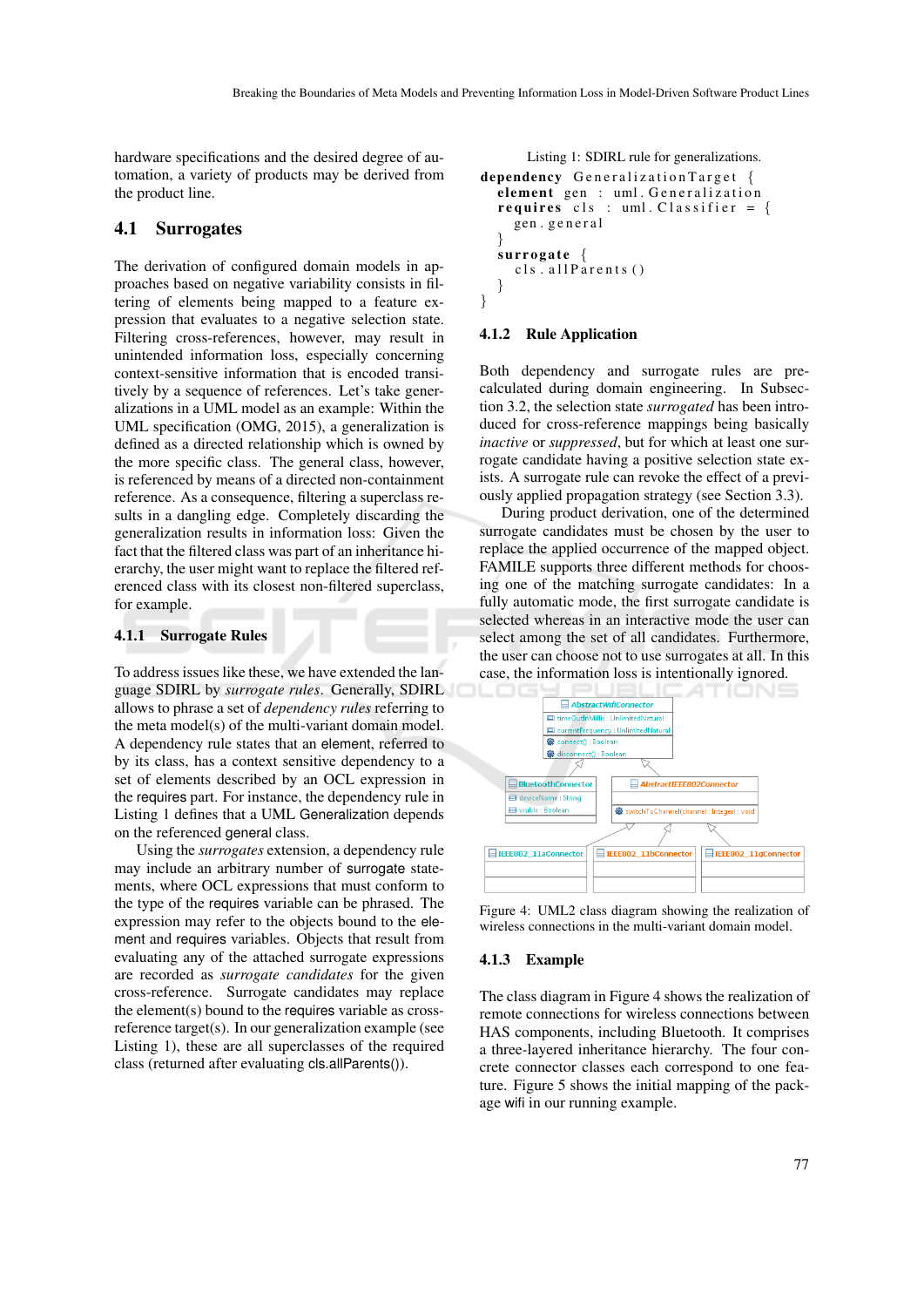

Figure 5: Initial mapping for the inheritance hierarchy.

Surrogates come into play as soon as elements with a negative selection state are cross-referenced by another, positively annotated, element. We simulate such a situation by assigning the feature expression false to the class AbstractIEEE802Connector (see Figure 6). Due to the SDIRL rule GeneralizationTarget defined in Listing 1, the generalization owned by IEEE802 11aConnector requires the class Abstract-IEEEConnector. For the target of the reference general, a *surrogate candidate* has been pre-calculated by evaluating the surrogate statement within the SDIRL rule: the class AbstractWifiConnector, which is located at the top of the inheritance hierarchy. As a consequence, the selection state of the reference becomes *surrogated*.

The result of the surrogate rule application is depicted in Figure 7. The class AbstractIEEEConnector has been excluded from the product. The generalization owned by IEEE802 11aConnector has been re-targeted to AbstractWifiConnector. This way, transitive inheritance information has been maintained.

## 4.2 Alternative Mappings

In our approach based on negative variability, a multivariant domain model constitutes the superimposition of all products. Nevertheless, it is an ordinary model instance which must satisfy the structural constraints imposed by its meta model. Unfortunately, there are at least two structural constraints which impede the use of a standard EMF model instance as the multivariant domain model without being affected by the issue of *limitations in variability* (see introduction):

*Value Variability*. EMF distinguishes between single-valued structural features with an upper bound of 1 and multi-valued structural features with an upper bound greater than 1 or  $-1$  (unbounded multiplicity). In a valid EMF instance, at most one value may exist for a single-valued structural feature, and the multi-variant domain model cannot intrinsically represent alternative

feature values for different product variants.

*Container Variability.* In EMF, an object must either be the root of a resource, or be contained by exactly one container object. Thus, the location of an object in the containment tree must be fixed in the multi-variant domain model. This restriction prevents different FAMILE products from containing a specific object at different locations without creating redundant copies of objects.

#### 4.2.1 Definition of Alternative Mappings

The FAMILE extension *alternative mappings* mitigates the restrictions described above. Alternative mappings are supplementary domain model elements defined in the mapping model that may be virtually inserted into the configured domain model at arbitrary locations. For each of the three kinds of mappings (see Section 3.1), FAMILE introduces different possibilities to specify alternative mappings in the F2DMM editor. These will not influence the multivariant domain model, but refer to the mapping model only (and of course, affect derived products).

- *Alternative Object Mappings* allow to virtually extend the multi-variant domain model with (subtrees of) objects. FAMILE provides two possibilities: Either, the root of the inserted fragment is located in a separate EMF resource, or objects are defined *in-place* in the mapping model.
- *Alternative Cross-reference Mappings* allow for the modification of applied occurrences of objects in configured domain models. F2DMM supports internal as well as external cross-reference mappings, which refer either to an existing, mapped element inside the F2DMM model, or to an ordinary EMF object in a different, non-mapped EMF resource.
- *Alternative Attribute Mappings*. Besides references, the state of an EMF object is encoded in the values of its attributes. For a given (single- or multivalued) attribute of a mapped object, an additional value may be specified by means of the string representation which is defined by the respective EDataType. The string is converted into its object representation as soon as product derivation includes the alternative attribute due to a positive selection state.

#### 4.2.2 Mutex Conflicts and Selection Strategies

The introduction of alternative mappings leads to more flexible mapping models: For single-valued features, several values may be defined. As soon as a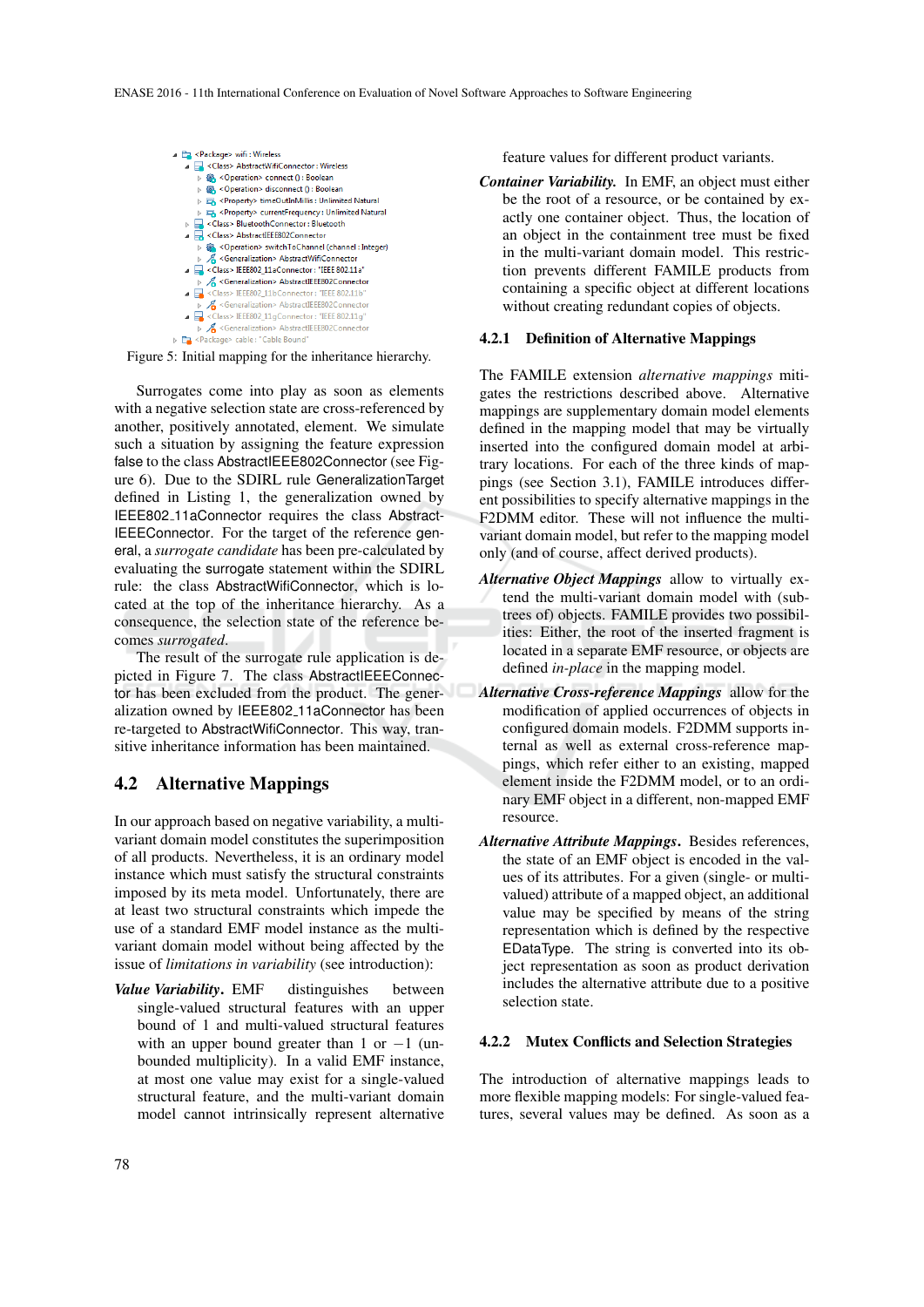

Figure 6: The disconnected inheritance hierarchy is repaired by means of a surrogate rule defined in SDIRL.



Figure 7: Result after product derivation, including surrogate selection, in class diagram representation.

configured domain model is derived from a mapping with multiple values competing for a single-valued feature, the result is not guaranteed to be unique as the values are mutually exclusive. In analogy to dependency conflicts (cf. Section 3.3), a *mutex conflict* occurs between a set of domain model elements  ${e_1, \ldots, e_n}$  whenever the following conditions hold:

- The mappings of all elements  $\{e_1, \ldots, e_n\}$  are contained in the same object mapping.
- All elements  $\{e_1, \ldots, e_n\}$  are values of the same single-valued structural feature.
- The selection state of more than one element in  ${e_1, \ldots, e_n}$  is *active* or *enforced*.

When applying *selection strategies*, the following rules are applied in FAMILE:

- 1. Since the multi-variant domain model is a valid EMF instance, there may be at most one nonalternative mapping involved in a mutex conflict. If such a mapping exists with a positive selection state, it is preferred over competing alternative mappings, i.e. they are all assigned the selection state *overruled* if they remained in a positive selection state.
- 2. If only alternative mappings are involved in a mutex conflict, this is resolved by the order in which the alternative mappings have been inserted, i.e.

the first alternative with a positive selection state is preferred. Again, the selection state *overruled* is assigned to all other mappings which had a positive selection state previously.

3. In both cases, the user may override the default behavior by assigning a suitable feature expression to the elements that have a higher priority than the desired candidate element.

#### 4.2.3 Example

We conclude this section by an example that demonstrates the definition of an *alternative attribute mapping* which causes a *mutex conflict*, and the resolution of this conflict. Figure 8 depicts a state diagram describing the dynamic behavior of microwave ovens in the HAS product line.

It is intended to rename the transition stopOven (c.f., Figure 8) to "emergencyStop" in case the feature "*Cooldown Mode*" is selected. Due to restrictions in the UML meta model (upper bound of 1), the name of a transition may have at most one value and we cannot introduce the second name as a part of the multi-variant domain model. As a replacement, we introduce an alternative attribute mapping below the transition stopOven, specifying the alternative value "emergencyStop" for the structural feature name. Next, we annotate the alternative mapping with "Cooldown Mode".

As shown in Figure 9, this causes a *mutex conflict*: In the current feature configuration, the feature "*Cooldown Mode*" is *selected* and both names, "stopOven" and "emergencyStop" basically have a positive selection state assigned. According to the selection strategy introduced above, the alternative value "emergencyStop" is artificially excluded (selection state *overruled*).

In addition, the default name "stopOven" shall only be applied for products which deselect the feature "*Cooldown Mode*". A corresponding feature ex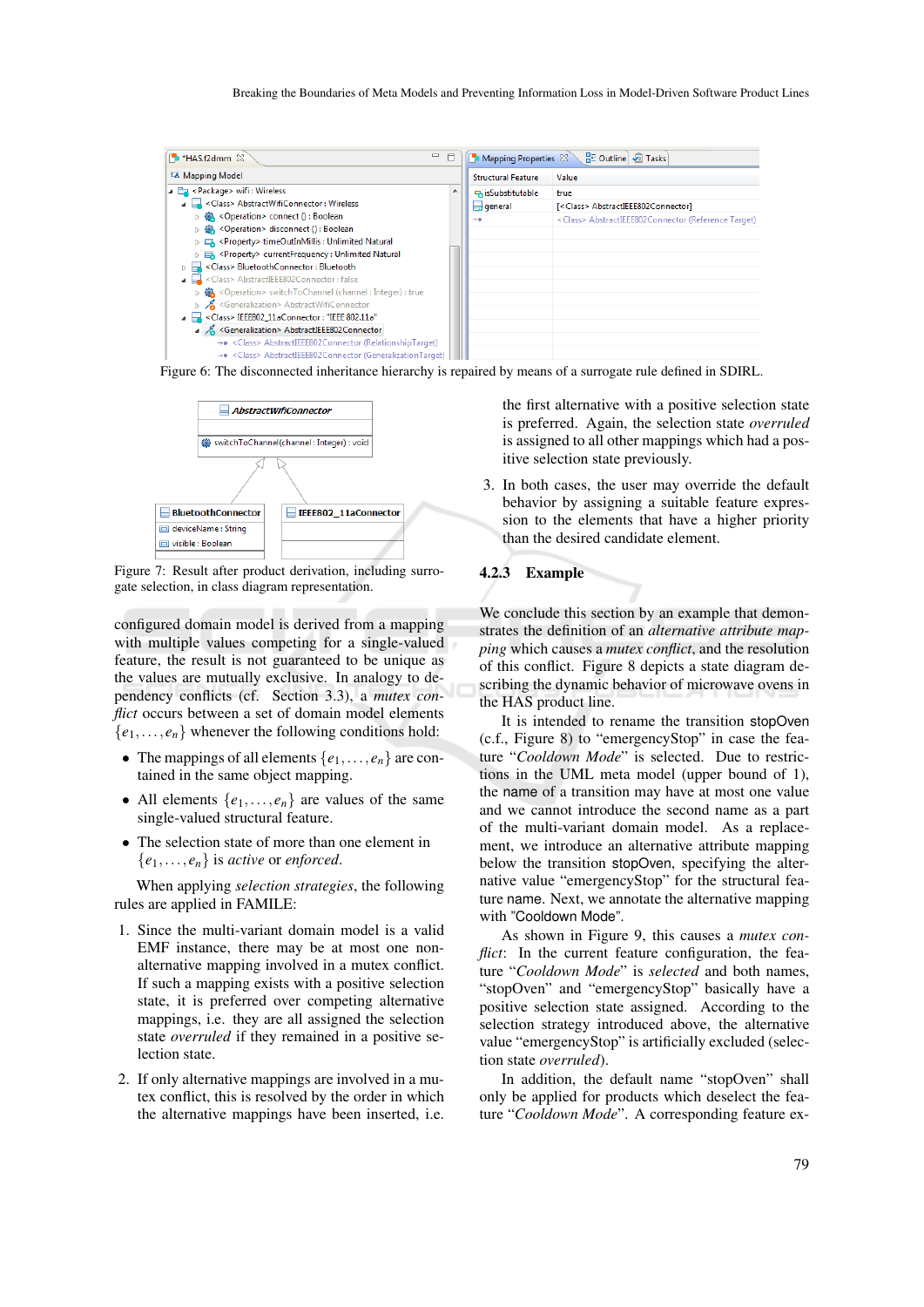ENASE 2016 - 11th International Conference on Evaluation of Novel Software Approaches to Software Engineering



Figure 8: Superimposed statechart realizing feature "*Microwave Oven*" in concrete graphical syntax.



Figure 9: The alternative attribute mapping for the feature name of the transition stopOven causes a *mutex conflict*.

| <b>Structural Feature</b> | Value                         | <b>FEL Expression</b> |
|---------------------------|-------------------------------|-----------------------|
| <b>中</b> name             | stopOven                      | not "Cooldown Mode"   |
| <b>B</b> visibility       | public                        |                       |
| <b>RisLeaf</b>            | false                         |                       |
| 묶kind                     | external                      |                       |
| $\Box$ source             | [ <state> On_Heating]</state> |                       |
| $\rightarrow$             | <state> On Heating </state>   |                       |
| $\Box$ target             | [ <state> Off Closed]</state> |                       |
| $\rightarrow$             | <state> Off Closed (</state>  |                       |
| $F$ name                  | emeraencyStop                 | "Cooldown Mode"       |

A

Figure 10: The mutex conflict is resolved manually in order to obtain the desired result.

pression is added to the attribute mapping in Figure 10: not "Cooldown Mode". Due to the mutual exclusion of the feature expressions attached to both names, the mutex conflict is now avoided, giving the priority to the alternative value "emergencyStop". If we derived the product using the active feature configuration, the transition stopOven would be renamed to "emergencyStop".

## 5 RELATED WORK

Lots of approaches and corresponding tools referring to model-driven product line engineering have been published in the past. In (Buchmann and Schwägerl,

2012a), a comparison of FAMILE with related work focused on *consistency control* is given. The comparison provided in (Buchmann and Schwägerl, 2015a) aligns FAMILE with related approaches to *heterogeneous* SPLE approaches. Here, after a general overview, we compare our contributions *alternative mappings* and *surrogates* to related work.

### 5.1 General Comparison

MDPLE Approaches based on *positive variability* require the use of special development tools in order to specify implementation fragments and to *compose* the variable parts with the common core (Whittle et al., 2009; Apel et al., 2009). The language VML\* (Zschaler et al., 2010) supports both positive and negative variability, since every feature is realized by a sequence of small transformations on the core model. MATA (Whittle et al., 2009) allows to develop modeldriven product lines based on UML. It relies on positive variability, which means that around a common core specified in UML, variant models described in the MATA language are composed to a product specific UML model. Graph transformations based on AGG (Taentzer, 2004), which are used to compose the common core with the single MATA specifications.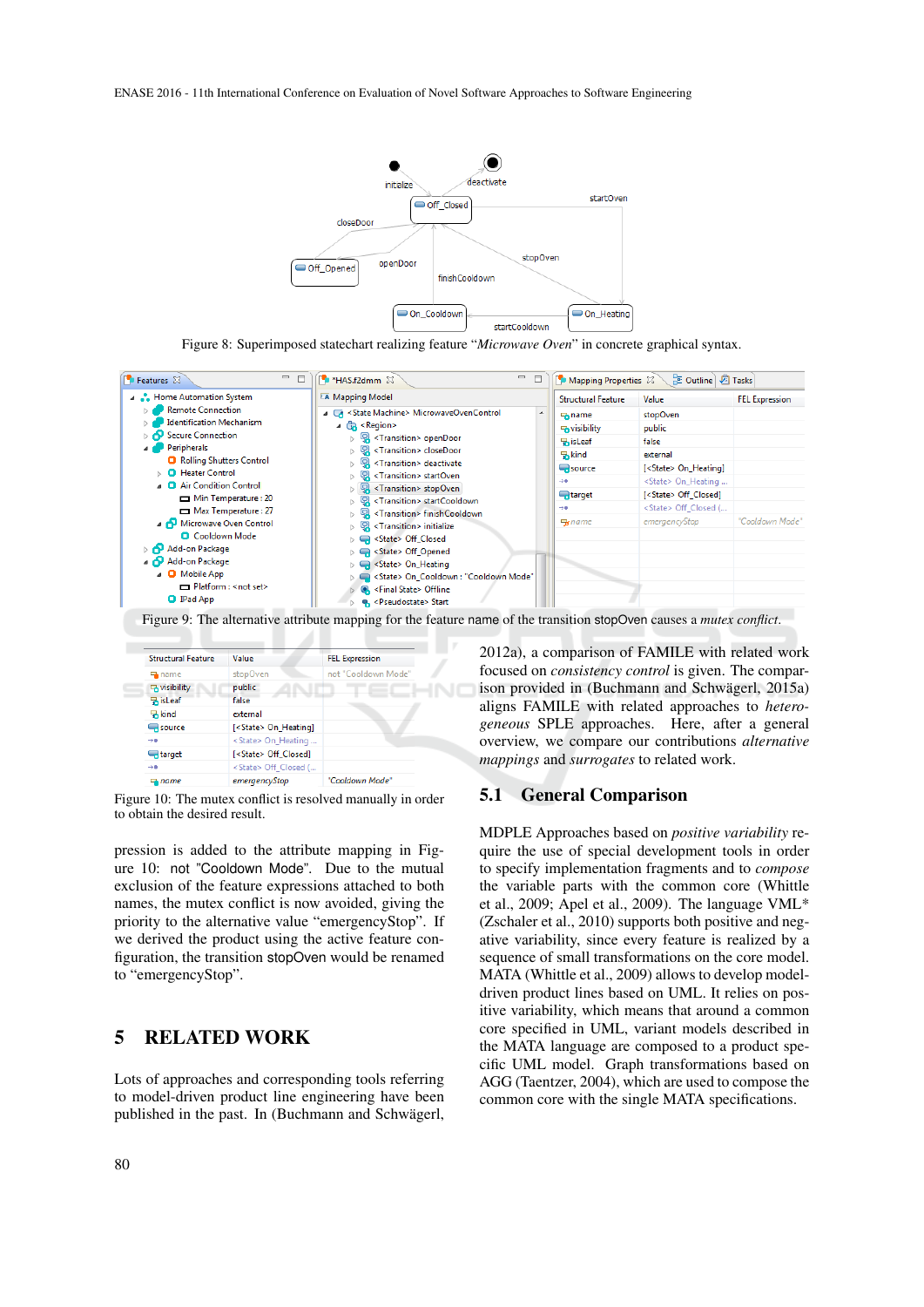An essential requirement in tools based on *negative variability* is the mapping between features and their corresponding implementation fragments. On the one hand, the mapping information may be either stored within the implementation, e.g. by using preprocessor directives in source code based approaches (Kästner et al., 2009), or annotations in model-based approaches (Ziadi and Jézéquel, 2006; Gomaa, 2004). The tool *fmp2rsm*<sup>1</sup> combines Feature-Plugin (Antkiewicz and Czarnecki, 2004) with IBM's Rational Software Modeler, a UML-based modeling tool using specific UML stereotypes for features. *MODPL* (Buchmann and Westfechtel, 2014) also uses stereotypes to annotate Fujaba<sup>2</sup> models. On the other hand, the mapping information can be made explicit by using a distinct mapping model. Like FAMILE, FeatureMapper (Heidenreich et al., 2008) allows to add variability information to arbitrary Ecore-based domain models.

## 5.2 Approaches Allowing for Unconstrained Variability

In this paper, we have presented *alternative mappings* as a technique to overcome meta model restrictions in multi-variant models, e.g., the representation of multiple alternative values for single-valued structural features. To the best of our knowledge, when considering negative variability, there exists no approach in the literature that corresponds to *alternative mappings* described here, which explicitly stores alternative model elements in separate resources in order to virtually extend multi-variant domain models.

In approaches based on positive variability (Whittle et al., 2009; Apel et al., 2009; Zschaler et al., 2010), alternative values may be dynamically added to the platform using separate transformation specifications. However, during the product derivation process, the order in which the single model transformations are carried out is crucial, since "the last update wins". Thus, a conflict detection and resolution mechanisms corresponding to *mutex constraints* and *selection strategies* presented here cannot be realized upon positive variability.

SuperMod (Schwägerl et al., 2015) applies a *filtered editing* approach to MDPLE, realizing the *update/modify/commit* workflow known from version control systems. The SPL engineer always operates in a single-version view of the model, which is persisted in an *extrinsic*, multi-variant representation transparently, allowing for unconstrained variability behind

the curtains. However, in the local workspace, developers are intentionally restricted to single-version editing.

# 5.3 Approaches to Preventing Information Loss

*Surrogate rules*, as discussed in this paper, prevent the loss of information stored in context-sensitive way, e.g., in a sequence of cross references. The concept of *surrogate rules*, which are used to calculate target candidates beforehand, one of which is chosen as replacement reference target during product derivation, is unique in the field of MDPLE. As a replacement, we outline one representative belonging to approaches performing context-sensitive analyses *after* product derivation.

The source-code based tool CIDE (Kästner et al., 2009) provides the SPL engineer with a product specific view on the source code, where all source code fragments not part of the chosen configuration are omitted in the source code editor. As opposed to *#ifdef*-preprocessors, CIDE abstracts from plain text files and works on the abstract syntax tree of the target language instead. The tool is based on a product-line aware type system which helps to detect typing errors resulting from applying negative variability to the multi-variant model. Since a general type system for arbitrary languages is still subject to research, a general solution is missing. Thus, for each language, a new grammar and a new product-line aware type system must be supplied by the SPL engineer. Furthermore, detected errors are not repaired automatically, which is in contrast to FAMILE.

# **CONCLUSION**

In this paper, we have addressed two issues in SPLE tooling having been neglected in the past, namely limitations in *domain model variability* and *unintended information loss*.

Our contributions assume *negative variability*, where a multi-variant domain model is annotated with feature expressions. Products may be derived by configuring the feature model and by applying the configuration to the mapping. As a result, all elements which are annotated with feature expressions evaluating to false are filtered from the resulting configured domain model. However, filtering can easily result in syntactically ill-formed target models. Since the multi-variant domain model must be instance of the domain meta model, variability is constrained.

<sup>1</sup>http://gsd.uwaterloo.ca/fmp2rsm

<sup>2</sup>http://www.fujaba.de/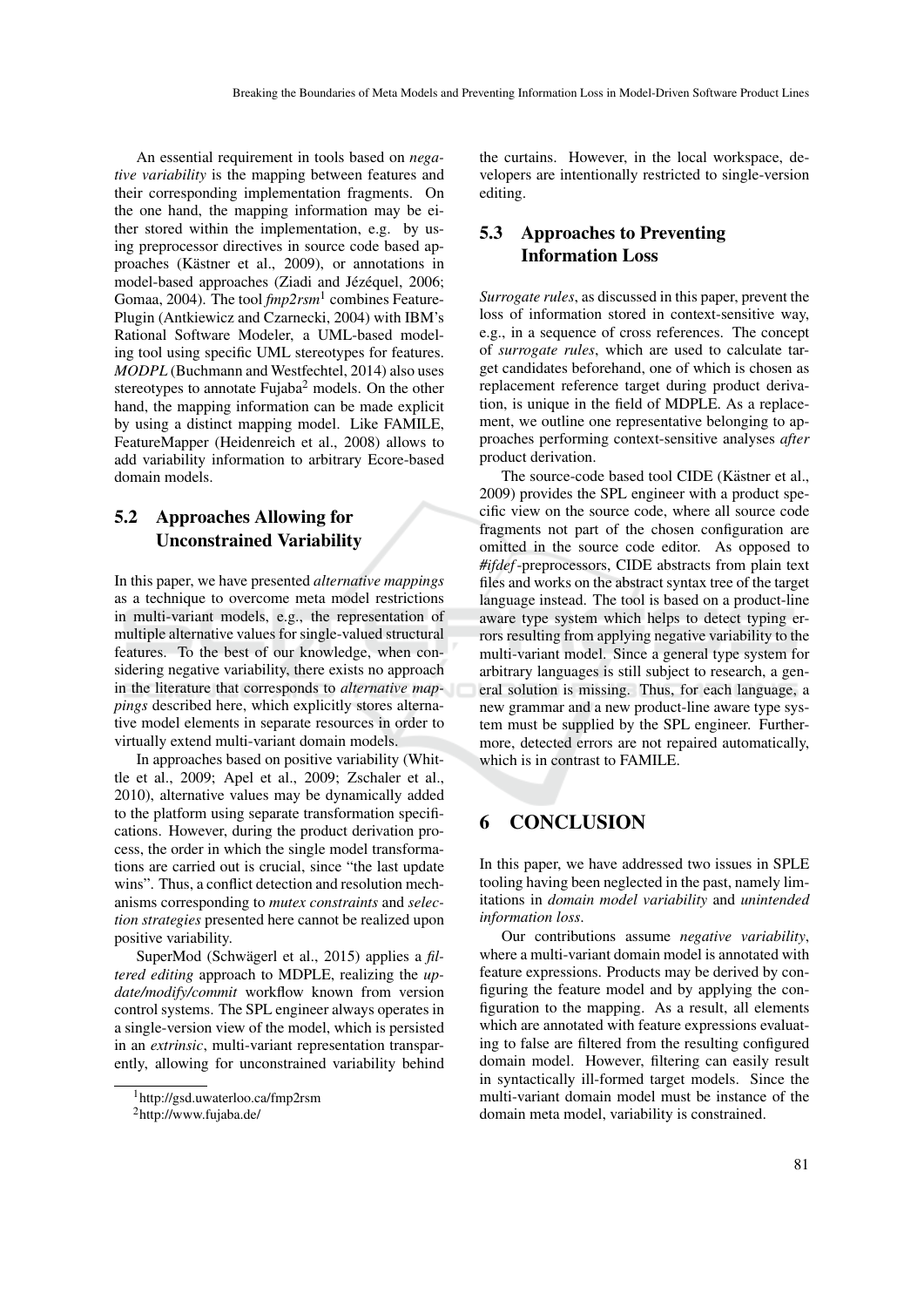To address these issues, the following contributions have been presented in this paper as extensions to the MDPLE tool FAMILE:

- *Alternative Mappings*. Since the multi-variant domain model has to be a valid instance of the domain meta model, several constraints must hold. In particular, single-valued features may contain at most one value. Thus, it is not possible to express variability for those features directly. This restriction is mitigated by our concept of *alternative mappings*. These in turn may cause several values competing for a single-valued feature. To resolve this, we have realized the detection of *mutex conflicts* as well as their resolution by means of *selection strategies*.
- *Surrogates*. In case an element is filtered, it cannot occur as the target of another cross-reference. This way, context-sensitive information may get lost. Using the mechanism of *surrogates*, it is possible to filtered reference targets non-filtered targets of the same type. Corresponding replacement rules may be specified declaratively in SDIRL.

Future research addresses evolution of software product line artefacts, round-trip between domain and application engineering, and improved support for maintaining the consistency between model and generated source code (Buchmann and Schwägerl, 2015b) in both domain and application engineering.

## IENCE *A*ND RESOURCES

The tool FAMILE, including the extensions presented in this paper, may be obtained by using the Eclipse update site provided at:<sup>3</sup>

We recommend a clean Eclipse Modeling installation. Screencasts demonstrating the usage of the tool can be found here:<sup>4</sup>

# ACKNOWLEDGEMENTS

The authors want to thank Bernhard Westfechtel for his valuable and much appreciated comments on the draft of this paper.

## REFERENCES

Antkiewicz, M. and Czarnecki, K. (2004). FeaturePlugin: Feature modeling plug-in for Eclipse. In *Proceedings*

*of the 2004 OOPSLA Workshop on Eclipse Technology eXchange (eclipse'04)*, pages 67–72, New York, NY.

- Apel, S., Kästner, C., and Lengauer, C. (2009). Feature-House: Language-independent, automated software composition. In *Proceedings of the ACM/IEEE International Conference on Software Engineering (ICSE)*, pages 221–231. IEEE.
- Batory, D. S. (2005). Feature models, grammars, and propositional formulas. In Obbink, J. H. and Pohl, K., editors, *Proceedings of the 9th International Software Product Line Conference (SPLC'05)*, volume 3714 of *Lecture Notes in Computer Science*, pages 7–20, Rennes, France. Springer Verlag.
- Buchmann, T., Dotor, A., and Westfechtel, B.<br>(2012). Mod2-scm: A model-driven product Mod2-scm: A model-driven product line for software configuration management systems. *Information and Software Technology*. http://dx.doi.org/10.1016/j.infsof.2012.07.010.
- Buchmann, T. and Schwägerl, F. (2012a). Ensuring wellformedness of configured domain models in modeldriven product lines based on negative variability. In *Proceedings of the 4th International Workshop on Feature-Oriented Software Development*, FOSD 2012, pages 37–44, New York, NY, USA. ACM.
- Buchmann, T. and Schwägerl, F. (2012b). FAMILE: tool support for evolving model-driven product lines. In Störrle, H., Botterweck, G., Bourdells, M., Kolovos, D., Paige, R., Roubtsova, E., Rubin, J., and Tolvanen, J.-P., editors, *Joint Proceedings of co-located Events at the 8th European Conference on Modelling Foundations and Applications*, CEUR WS, pages 59–62, Building 321, DK-2800 Kongens Lyngby. Technical University of Denmark (DTU). TECHNO
	- Buchmann, T. and Schwägerl, F. (2015a). Developing heterogeneous software product lines with famile — a model-driven approach. *International Journal on Advances in Software*, 8(1 & 2):232 – 246.
	- Buchmann, T. and Schwägerl, F. (2015b). On A-posteriori Integration of Ecore Models and Hand-written Java Code. In Pascal Lorenz, M. v. S. and Cardoso, J., editors, *Proceedings of the 10th International Conference on Software Paradigm Trends*, pages 95–102. SCITEPRESS.
	- Buchmann, T. and Westfechtel, B. (2014). Mapping feature models onto domain models: ensuring consistency of configured domain models. *Software and System Modeling*, 13(4):1495–1527.
	- Clements, P. and Northrop, L. (2001). *Software Product Lines: Practices and Patterns*. Boston, MA.
	- Czarnecki, K., Helsen, S., and Eisenecker, U. W. (2005). Formalizing cardinality-based feature models and their specialization. *Software Process: Improvement and Practice*, 10(1):7–29.
	- Frankel, D. S. (2003). *Model Driven Architecture: Applying MDA to Enterprise Computing*. Wiley Publishing, Indianapolis, IN.
	- Gamma, E., Helm, R., Johnson, R., and Vlissides, J. (1994). *Design Patterns - Elements of Reusable Object-Oriented Software*.

 $3$ http://btn1x4.inf.uni-bayreuth.de/famile/update/ <sup>4</sup>http://btn1x4.inf.uni-bayreuth.de/famile/screencasts/